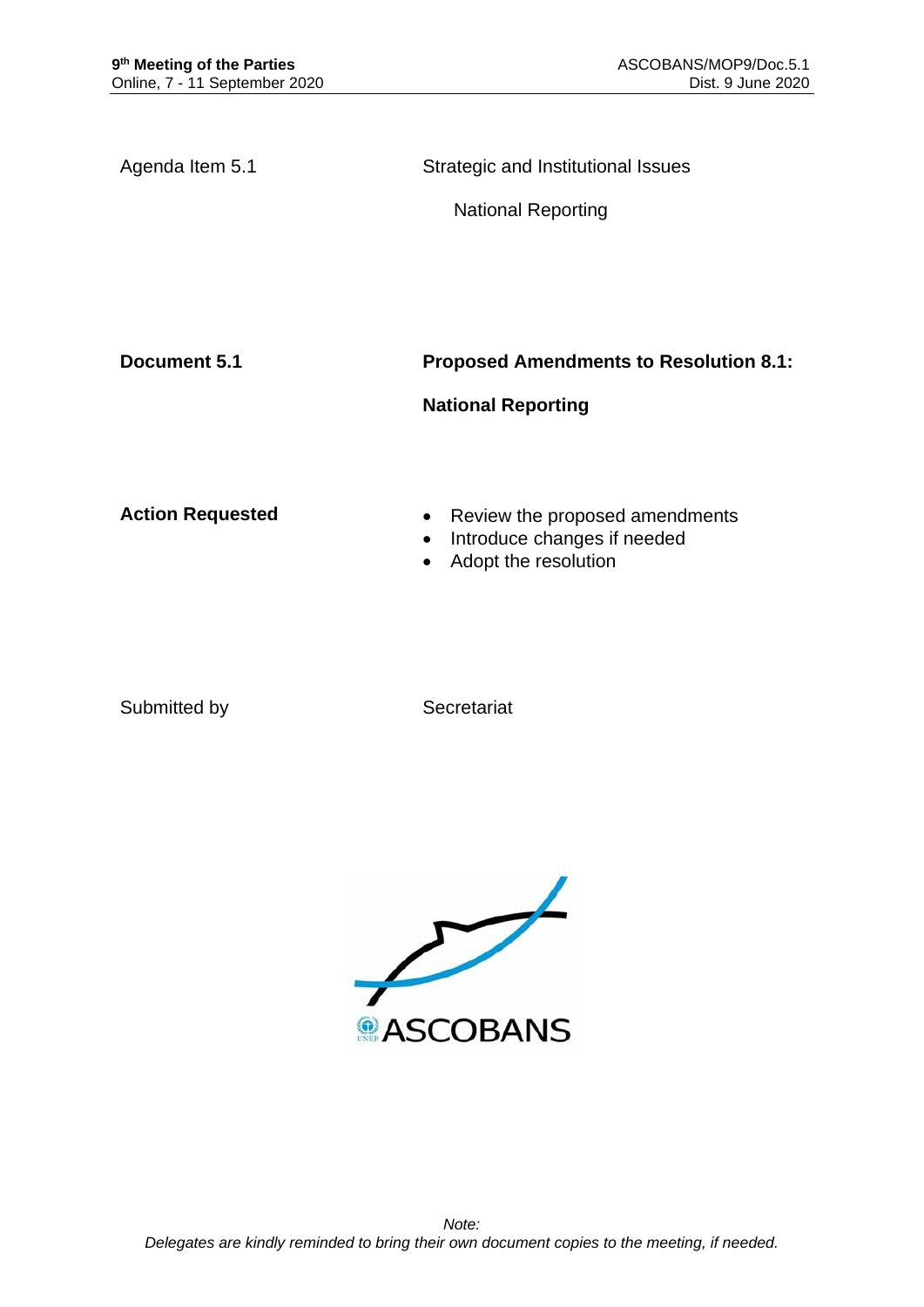### **Secretariat's Note**

This document proposes amendments to Resolution 8.1, to reflect the fact that a comprehensive national reporting form presented in ASCOBANS/MOP9/Inf.5.1, including questions for all sections listed in Resolution 8.1, was developed in advance of MOP9 to cover data from 2016 to 2019. Questions from this form can be used in future annual reporting. The Secretariat would distribute the annual forms, derived from the form presented in ASCOBANS/MOP9/Inf.5.1.

Consequently, the 'Outline of a Revised National Reporting Format for ASCOBANS' contained in Annex 1 of Resolution 8.1. will be replaced by a simplified 'Outline of the National Reporting Form for ASCOBANS', representing sections of the form.

The overarching 2016-2019 form was developed thanks to a voluntary contribution from the Netherlands. An intersessional working group developed the questions for sections timed for AC24, at a workshop (February 2019 in Bonn, Germany), as well as via email correspondence and online teleconferences. The form included introductory text under each sub-section to describe the aim of the section and relevance of the questions. This approach continues in the current form. Questions for the current form were compiled and amended, as needed, from forms used in 2017, 2018 and 2019. A draft form was circulated to Parties, experts, and Non-Party Range States for comments, and finalised by a consultant in close cooperation with the Secretariat. There were no resources to put the questions online. However, this remains a possibility in the future.

As the questions for all sections have been established, there is no further need to develop new questions each year. However, the Advisory Committee may amend any question in the national reporting form if deemed necessary.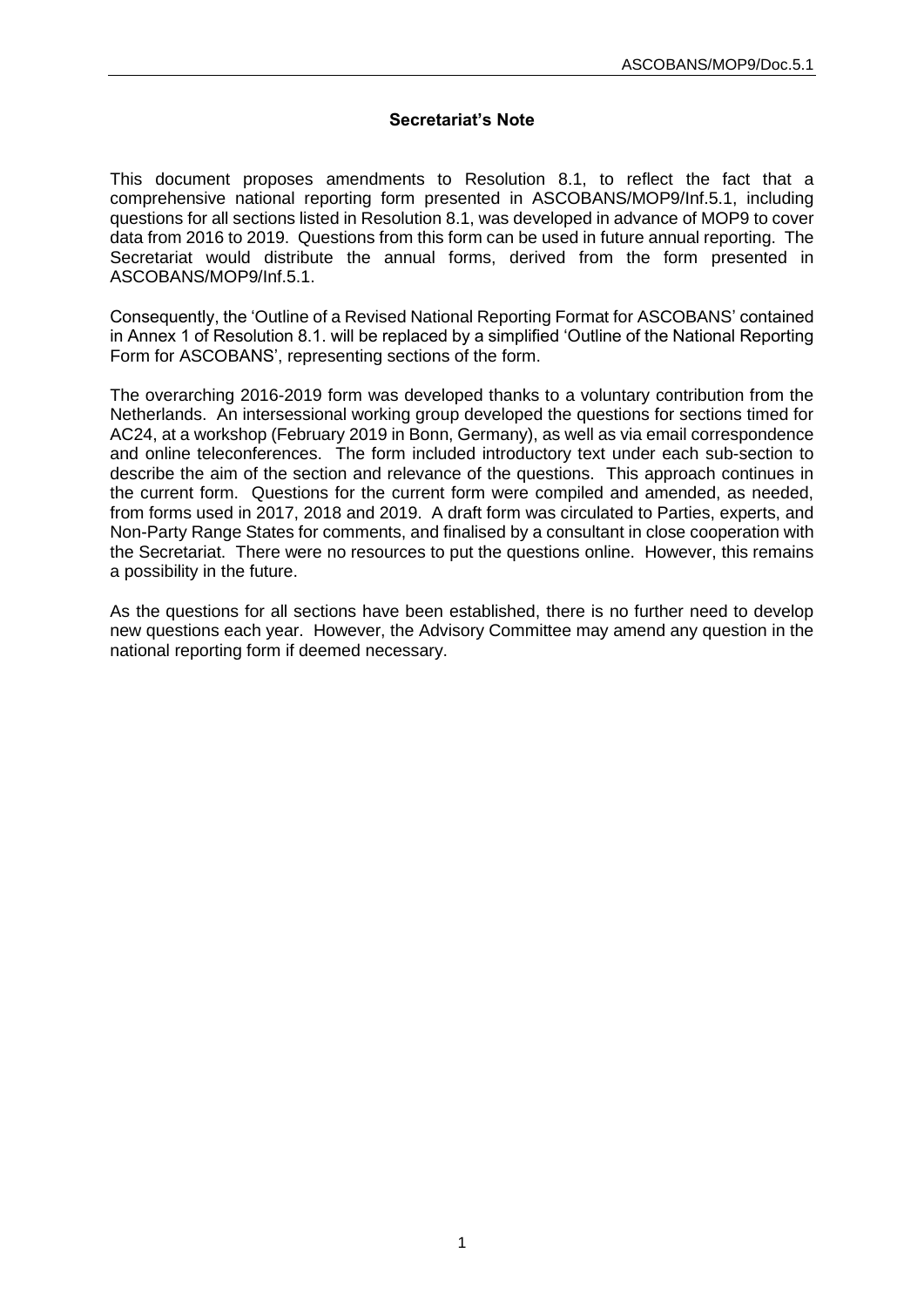# **PROPOSED AMENDMENTS TO RESOLUTION 8.1:**

### **NATIONAL REPORTING**

### *NB: Proposed new text is underlined. Text to be deleted is crossed out.*

*Recalling* Article 2.5 of the Agreement requesting Parties to submit to the Secretariat a brief report not later than 31 March each year, covering progress made and difficulties experienced during the past calendar year in implementing the Agreement;

*Conscious* that an assessment of the progress in implementing the Agreement is possible only through meaningful national reporting;

*Mindful* that in national reporting, the right balance needs to be struck with respect to the information desired and the use to which the data will be put, so as not to burden the Parties unnecessarily;

*Grateful* for the work undertaken by the Advisory Committee in developing a new reporting format that reflects the range of issues relevant to small cetacean conservation in the Agreement Area, and for its advice on the periodicity;

### *The Meeting of the Parties to ASCOBANS*

- 1. *Decides* that Parties will be required to submit one comprehensive national report within each MOP-cycle;
- 2. *Further decides* that in order to meet the requirements of Article 2.5 of the Agreement the obligation to submit brief annual reports is retained, covering basic information as well as in-depth considerations on specific topics, as outlined below;
- 3. *Adopts* the outline for national reports presented in Annex 1;
- 4. *Directs* that each topic should be considered at least once per intersessional period, and that the report submitted in the year of the Meeting of the Parties should provide up-todate information on all these topics, as follows:
	- (a) all reports (annually): Section I, Section VII
	- (b) the report to be submitted in the first and fourth year of the quadrennium 2016 Report (for AC23 in 2017) and 2019 Report (for MOP9 in 2020): Section II B3, B4, C8 and D15
	- (c) the report to be submitted in the second and fourth year of the quadrennium 2017 Report (for AC24 in 2018) and 2019 Report (for MOP9 in 2020): Section II A1, A2 and C9, Section III, Section IV
	- (d) the report to be submitted in the third and fourth year of the quadrennium 2018 Report (for AC25 in 2019) and 2019 Report (for MOP9 in 2020): Section II B5, B6, B7, C10, C11, C12, C13, C14, and E16 and E17, Section VI
	- (e) the report that is to be submitted only in the fourth year of the quadrennium  $\left\langle \Theta \right\rangle$ 2019 Report (for MOP9 in 2020): Section V
- 5. *Requests* the Advisory Committee:
	- (a) to review and amend the reporting form, as necessary develop the sections of the reporting format one by one, starting with those to be considered in each report and at the first Advisory Committee Meeting after this Meeting of the Parties;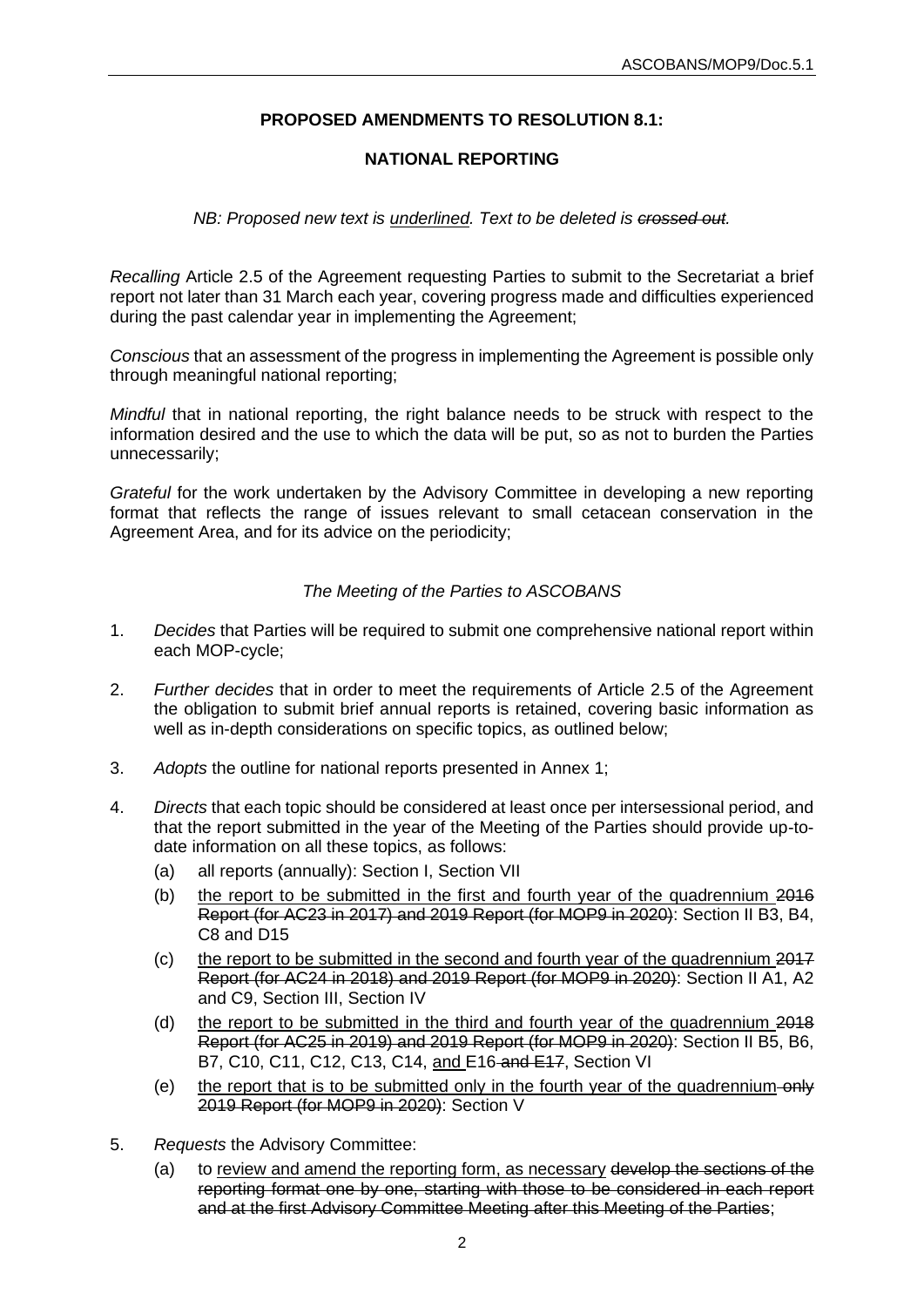- (b) in developing the detail of each section, to consult experts on the subjects in order to ensure that essential information is gathered in a form that standardizes responses and lends itself to statistical analysis as far as possible, and to decide which topics should be reported on by region;
- $\left\langle \Theta | b \right\rangle$  to make full use of the information submitted in order to assess progress in the implementation of the Agreement and make recommendations to Parties;
- (d)(c) to tailor the agenda for each of its meetings to reflect the topics selected for the previous year's national reports;
- 6. *Urges* Parties to submit their national reports by the deadline of 31 March of each year, indicated in Article 2.5 of the Agreement, making use of the online reporting system developed for the CMS Family;
- 7. *Requests* the Secretariat to remind Parties of the date for submission of their national reports; and
- 8. *Recognizes* that in order to meet its obligation to present Parties with a summary of the Party reports by 30 June of each year, as required in Article 4.2 of the Agreement, the Secretariat requires the submission of all national reports sufficiently in advance of this date;.
- 9. *Requests* the Secretariat to inform the Common Information Management, Communication and Outreach Team of the UNEP/CMS and UNEP/AEWA Secretariats of the comments made by ASCOBANS Parties regarding the functionalities of the online reporting system, which would be useful when working to improve it; and
- 10. *Repeals* Resolution No. 1 of MOP1 (1994) on National Reports.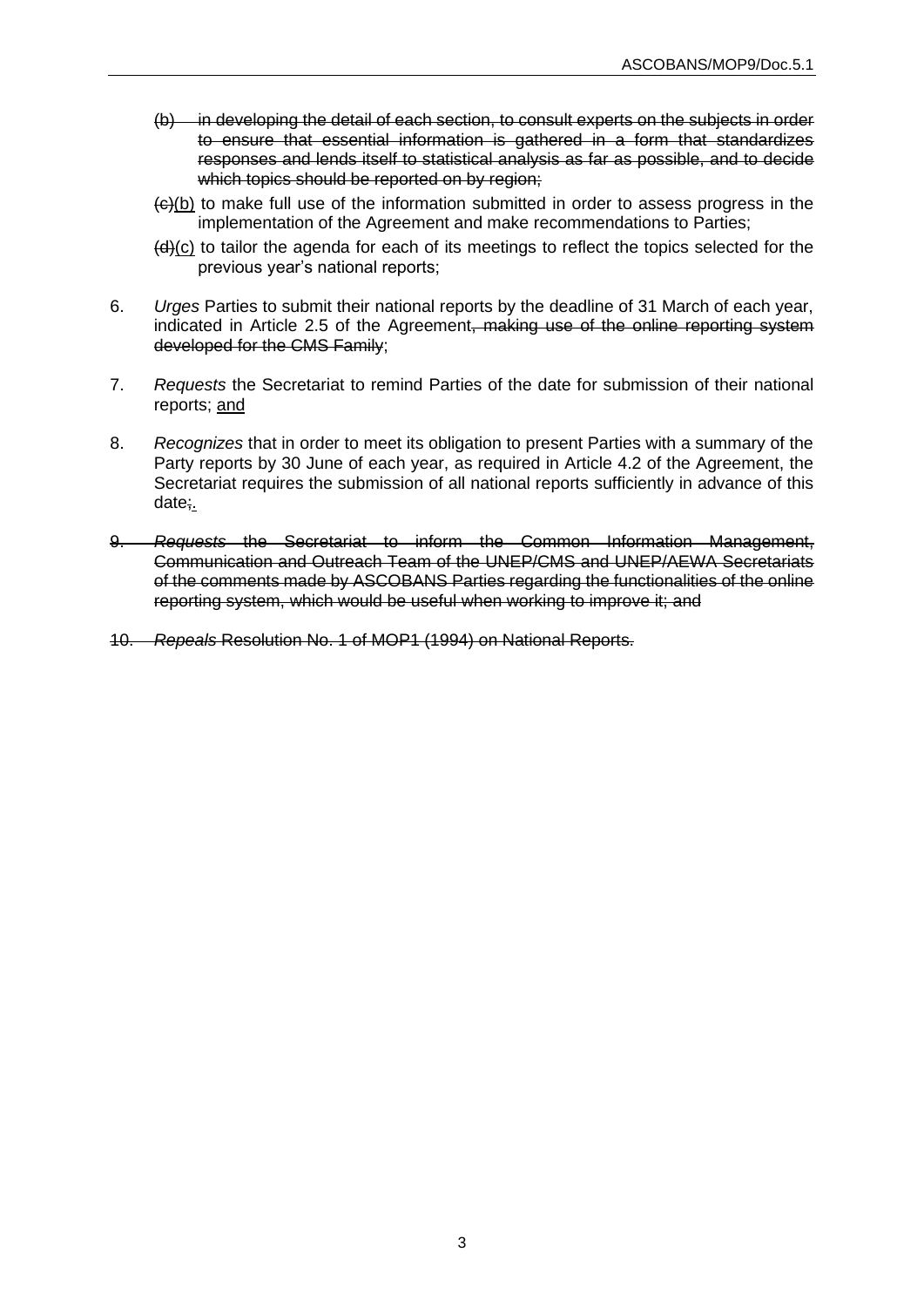## **Annex 1: Outline of the National Reporting Form for ASCOBANS**

*NB: Comparing the headings in the new form with the ones in Res.8.1 Annex 1, new text is shown underlined, and deleted text is crossed out.*

#### High-level Summary of Key Messages

- Section I: General Information
	- A. Country Party Information
- Section II: Habitat Conservation and Management (threats and pressures on cetaceans) A. Fisheries-related Threats
	- 1. Bycatch
	- 2. Resource Depletion
	- B. Disturbance (incl. potential physical impacts)
		- 3. Noise (impulsive i.e. piling and continuous/ambient i.e. shipping)
		- 4. Ocean Energy
		- 5. Cetacean Watching Industry
		- 6. Recreational Sea Use
		- 7. Other Sources of Disturbance
	- C. Habitat Change and Degradation (incl. potential physical impacts)
		- 8. Unexploded Ordnance
		- 9. Marine Debris (ingestion and entanglement)
		- 10. Pollution and hazardous substances (incl. microplastics)
		- 11. Ship Strikes
		- 12. Climate change (incl. ocean acidification)
		- 13. Physical Habitat Change (e.g. from construction)
		- 14. Other issues
	- D. Management of Cumulative Impacts
		- 15. Marine Spatial Planning
	- E. Area-based Conservation / Marine Protected Areas
		- 16. List of pProtected Areas, e.g. Natura 2000 sites

17. Website or contact where spatial information on MPAs can be obtained [embedded in the above topic]

#### Section III: Surveys and Research

- A. Biological information (per species)
	- 1. Abundance estimates
	- 2. New information on life history parameters
- B. Monitoring Programmes
	- 3. High level oOverview of current monitoring programme and survey schemes
	- 4. Detail of any planned activities of note [embedded in the above topic]
	- 5. Relevant outputs to note (by species) [as above]
- C. Dedicated Surveys and Other Relevant Research [as above]

6. Aerial surveys (how many have been conducted, over which area, when) [as above]

- 7. Passive Acoustic Monitoring (PAM) [as above]
- 8. 4. Other research (not mentioned elsewhere in Section II III or IV)

#### Section IV: Use of Bycatches and Strandings Records

A. Stranding Networks and Strandings

1. Collection of Carcasses [embedded in the above heading, does not need a separate section]

- 2. Live-Stranding Responses [as above]
- B. Stranding Network [as above]